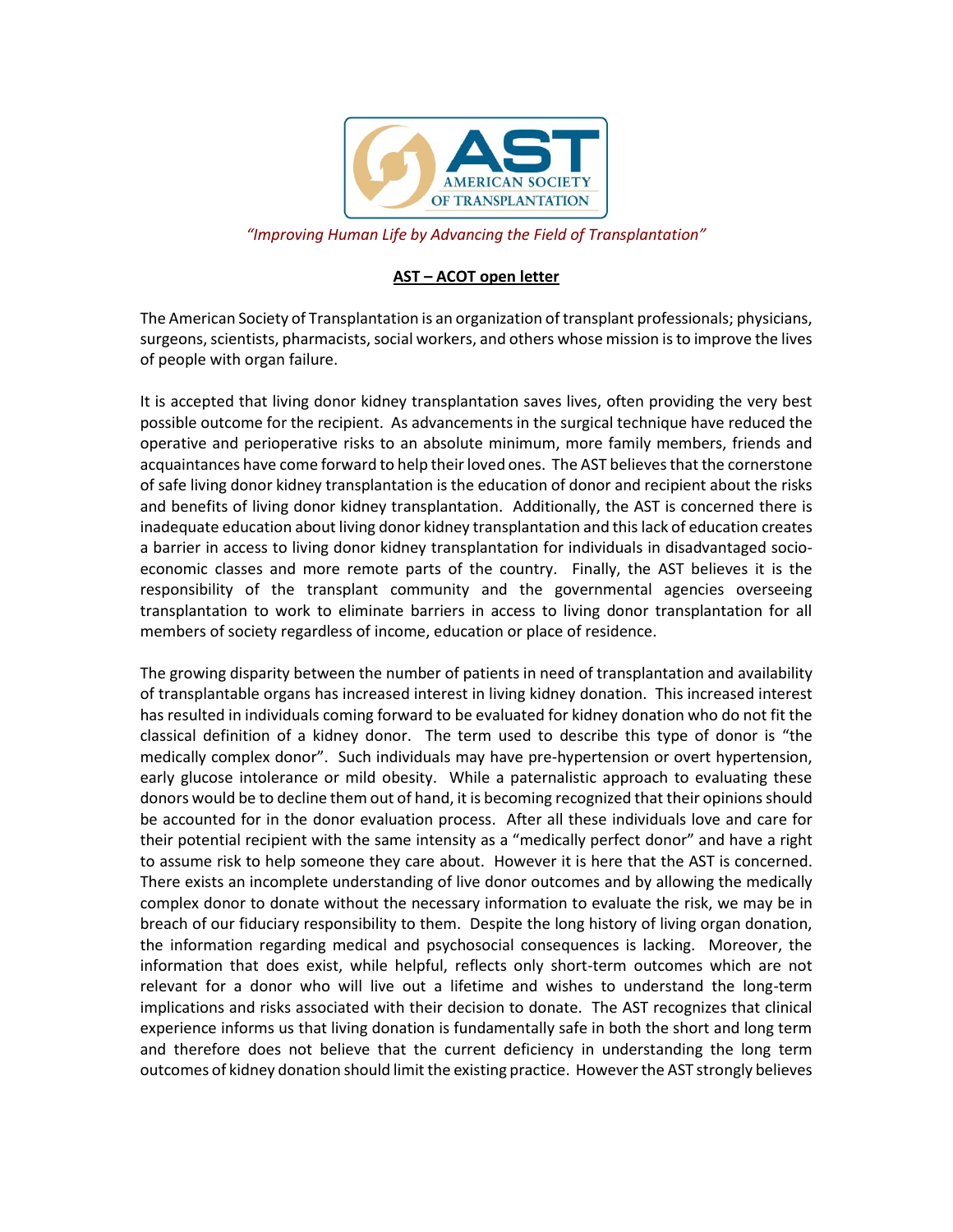that the best way to honor these remarkable individuals as well as continue to improve transplantation is to begin to study the question of long-term donor outcomes now.

The AST wishes to emphasize the following concerns and provide recommendations to address them.

 **There is an incomplete understanding of live kidney donor outcomes**. Despite the long history of living kidney donation, there is incomplete information regarding medical and psychosocial consequences. This limits the ability to counsel potential donors. Short-term follow-up is mandated by the OPTN at the center level, though many centers struggle with providing accurate data on all donors. Longer-term data is even more difficult to generate. At the current time, there is no widely available mechanism to fund donor follow up and data analysis.

AST endorses:

- 1. Developing approaches to obtain meaningful, long-term outcomes data that can be used to properly inform and educate potential living kidney donors about the risks of donation.
- 2. That the above referenced outcome data be collected in a manner so that it can be used to educate a donor about their unique risk based upon their individual health characteristics.
- 3. Targeted efforts by the OPTN and other interested parties to define parameters most likely to inform the living donor process, then collecting and analyzing data in a cost effective manner that does not pose undue burden on transplant centers or donors.
- **There are educational deficiencies about that availability and benefits of living kidney donation.** While there is a growing awareness of the benefits of living donation, there are regions of the country where the rate of living donation lags. While there may be justified reasons for this, the AST is concerned that there is also a lack of educational materials available to patients to assist them in the process of seeking referral for transplantation and understanding the option of living donor transplantation.

AST endorses:

- 1. Partnering with the Health Resources and Service Administration and other interested parties to develop and disseminate educational materials about the option of, the means to obtain, the associated risks and potential benefits of living kidney donation.
- 2. Fully transparent education of the potential living donor regarding known risks and benefits of donor testing, surgery, and long-term outcomes.
- **There is no guarantee living kidney donors will have health insurance when it is needed**. Insurance coverage for the living kidney donor can become problematic in both the short- and long-term. The cost of the surgical procedure and the care following the surgery are generally covered by the recipient's insurance, but only for a defined, and relatively brief, period of time. More importantly, because data about health outcomes that reflects a time frame relevant to the healthy kidney donor is lacking, ensuring the availability of health insurance when the kidney donor is likely to need it provide an important safety net. The AST believe